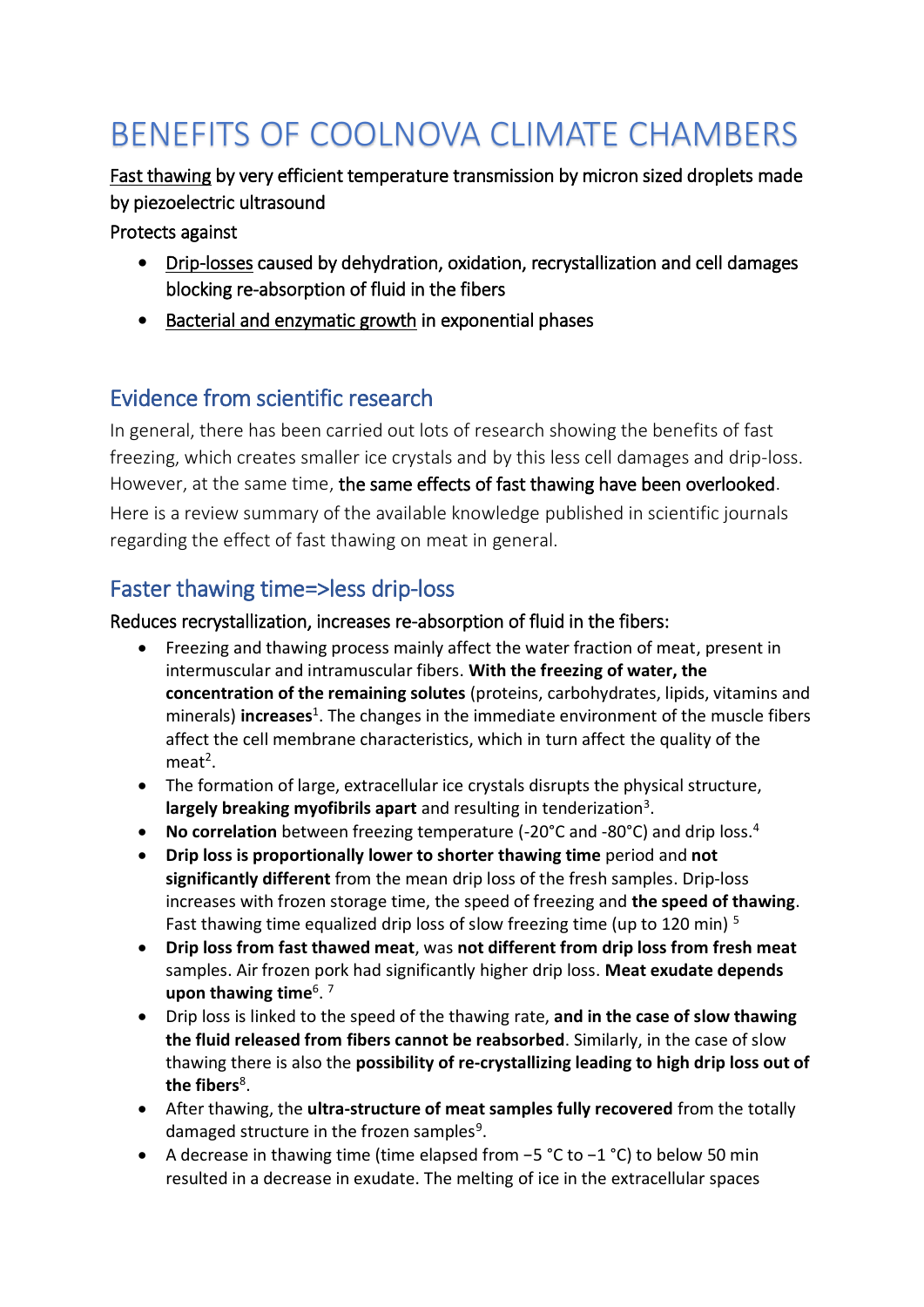causing an increase in water activity, **resulting in the net flow of water into the**  intracellular spaces and its subsequent re-absorption by the dehydrated fibers<sup>10</sup>.

- An increased rate (or decrease in time) of thawing caused less exudate to form. Rapid thawing of meat decreased the drip  $loss<sup>11</sup>$ .
- Increasing drip loss with decreasing thawing rate. **Slow thawing causes damage through recrystallisation** <sup>12</sup> .
- Those small ice crystals turned into big ice crystals either **as a consequence of recrystallizing while storage or because of the slow thawing process**<sup>13</sup> .
- There are **no significant differences between protein concentration of drip** between thawed samples and fresh ones. **Drip loss is lower**, proportionally **to shorter**  thawing time period<sup>14</sup>.

#### Higher thawing temperatures=> faster thawing

#### Meat thawed faster at higher temperatures

- **No significant differences** between boneless chicken breast meat **thawed in water at 60°C and meat refrigerator** thawed. Nonetheless, the **thawing loss proved to be less** than when it was refrigerated thawed<sup>15</sup>.
- Even in the case of beef, thawing in water at temperatures of 20**°**C and 39**°**C **reduced thawing time as well as less thawing loss than in the case of refrigerated** thawing at 3-4 °C without affecting meat juiciness<sup>16</sup>.

## Protection against bacteriological damages

#### Thawed before the bacterial exponential growth takes place

- During thawing process, foods are subject to damage by chemical and physical changes and microbial attack $17$
- **The lag phase** of bacterial growth in frozen/thawed pork **shorter than for fresh meat**, but the time to develop spoilage odors was not affected $^{18}$ .
- The moisture **lost during thawing** is rich in proteins, vitamins and minerals derived from the structural disarray caused by the freezing process, **provides an excellent medium for microbial growth<sup>19</sup> .**
- For assurance of food quality, quick thawing at low temperature **avoiding notable rise in temperature and increased dehydration of food is desirable**. Longer the thawing treatment time, higher will be the microbial growth on product surface. Nutritional **quality reduction due to leaching of soluble proteins**, high energy consumption and large quantities of loaded wastewater are also other disadvantages of conventional thawing<sup>20</sup>
- <span id="page-1-0"></span> During freezing, however, microbial spoilage is effectively terminated as the microbes become dormant. **Unfortunately, they regain their activity during thawing<sup>21</sup> .**
- As thawing is a much slower process than freezing and is less uniform, **certain areas of the meat will be exposed to more favorable temperature conditions for microbial growth**. This is of concern when air thawing is employed.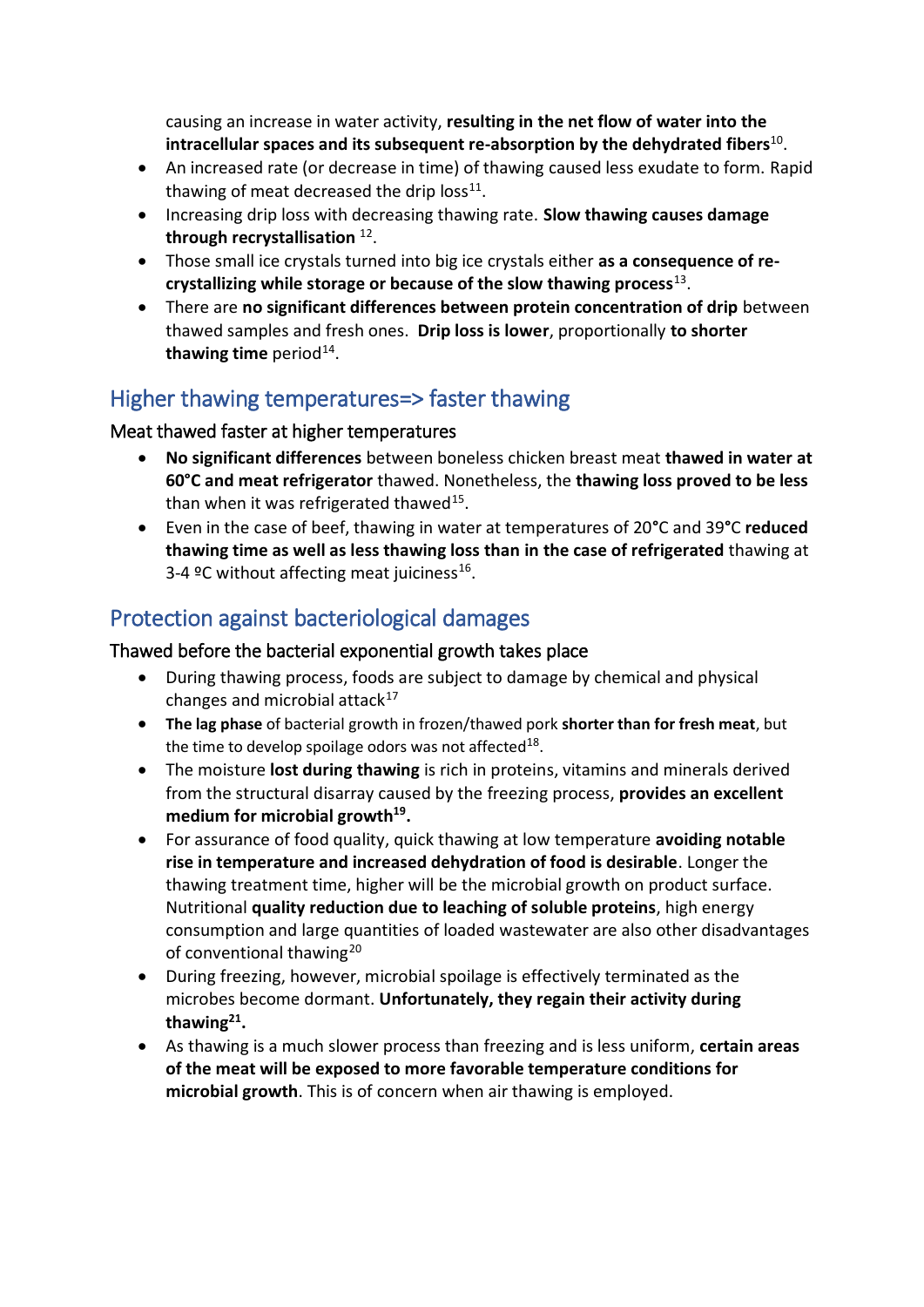## Protection against enzymatic damages

#### Thawed before enzymatic cell damages and oxidation takes place

- Freezing and thawing cause damage to the ultrastructure of the muscle cells. The ice crystals, depending on their size and location, will disrupt the muscle cells, resulting in **the release of mitochondrial and lysosomal enzymes** haem iron and other prooxidants into the sarcoplasm<sup>22</sup> These increase the degree and rate of protein oxidation<sup>23</sup>.
- <span id="page-2-0"></span> **Breakdown of the muscle fibres by enzymatic action during proteolysis**, ageing, and the loss of structural integrity is caused by ice crystal formation<sup>24</sup>,<sup>25</sup>, <sup>26</sup>.
- Lipid oxidation takes place **primarily at the cellular membrane level** and not in the triglyceride fraction Lipid oxidation has been reported in both lean and fatty meats<sup>27</sup>
- Protein and lipid oxidation are interlinked. **Protein oxidation in meat may lead to** increased toughness, loss of water-binding capacity and loss in protein solubility, which **decrease eating quality due to reduced tenderness and juiciness**, flavor deterioration and discoloration<sup>28</sup>
- <span id="page-2-1"></span> The amino acid residues that are mainly involved in these reactions are lysine, threonine and arginine, the oxidation of which leads to the polymerization of proteins as well as peptide scission<sup>29</sup>,<sup>30</sup>,<sup>[23](#page-2-0)</sup>, . These amino acids are mainly found in the **myofibrillar proteins**, which account for 55–65% of total muscle protein and are responsible for the majority of the physicochemical properties of muscle foods<sup>[30](#page-2-1)</sup>.
- Protein denaturation does not contribute significantly to quality loss<sup>31</sup>.
- Denaturation of the globin moiety of the myoglobin molecule takes place at some stage during freezing, frozen storage and thawing. The denaturation leads to an increased susceptibility of myoglobin to autoxidation and subsequent loss of optimum color presentation<sup>32</sup>.
- The formation of small ice crystals caused the increase of aging rate by releasing protease enzymes<sup>33</sup>. Unlike slow commercial freezing, fast freezing increased the rate of aging 3 times more than in chilled beef<sup>34</sup>.

### Scientific references.

 $1,20$  $1,20$ **.** 

<sup>2</sup>Fellows, P. 2000. Food Processing Technology - Principles and Practice. 2nd ed. Chichester, UK: Ellis Horwood. (pp. 369–380).

<sup>3</sup> Vieira, C. M. Y. Diaz, B. Martinez, M. D. Garcia-Cachan. 2009. Effect of frozen storage conditions (temperature and length of storage) on microbial and sensory quality of rustic crossbred beef at different stages of aging, J.Meat Sci. 83: 398-404.

<sup>4</sup> (Sakata, R; Oshida, T; Morita, H; Nagata, Y., Physico-chemical and processing quality of porcine M. Longissimus dorsi frozen at different temperatures, *Meat Science*, **1995**, *39*, 277- 284)

<sup>6</sup> Hansen, E; Trinderup, R.A; Hviid, M; Darre, M; Skibsted, L.H., Thaw drip loss and protein characterization of drip from air-frozen, cryogen frozen, and pressure-shift-frozen pork longissimus dorsi in relation to ice crystal size, *Eur Food Res Technol,* **2003**, 218,.2–6

<sup>5</sup> Ngapo, T.M; Babare, I.H; Reynolds, J; Mawson,R.F., Freezing and thawing rate effects on drip loss from samples of pork, *Meat Science*, **1999**, *53*, 149-158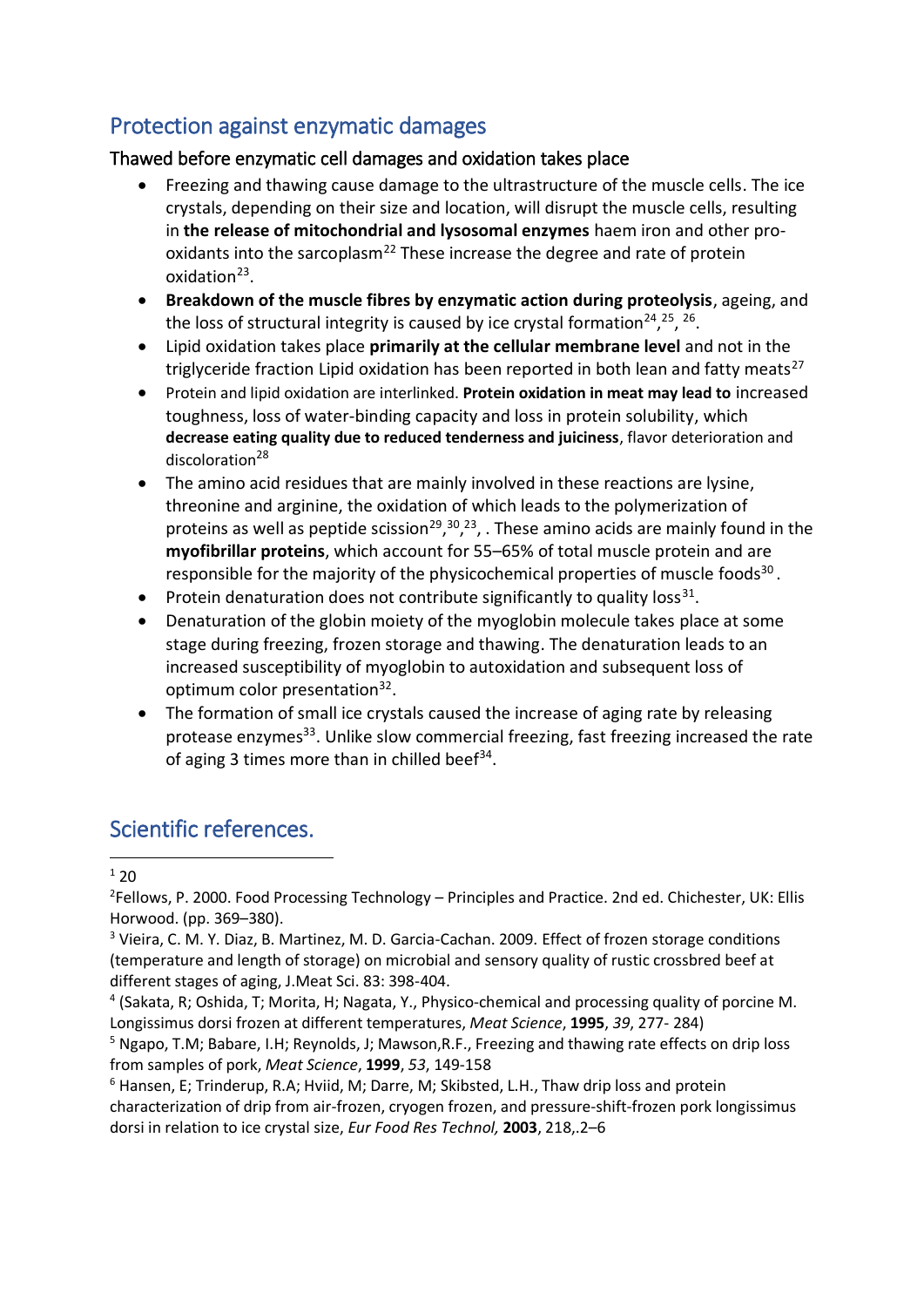$7$  Corina Gambuteanu\*, Daniela Borda, Petru Alexe (2013). The Effect of Freezing and Thawing on Technological Properties of Meat: Review. Journal of Agroalimentary Processes and Technologies 2013, 19(1), 88-93

<sup>8</sup> Linares, C.P; Saavedra, F.F; Serrano, A.B; Silva Paz, L.E; Tamayo Sosa, A.R., Effects of freezing temperature and defrosting .Method on pork quality characteristics, *Journal of Animal and Veterinary Advances* , **2005**, *4*, 976-979

<sup>9</sup> Ngapo, T.M; Babare, I.H; Reynolds, J; Mawson, R.F., Freezing rate and frozen storage effects on the ultrastructure of samples of pork, *Meat Science*, **1999**, *53*, 159-168

<sup>10</sup>Gonzalez-Sanguinetti, S., M. C. Anon and A. Cavelo. 1985. Effect of thawing rate on the exudate production of frozen beef. J. Food Sci. 50: 697–700.

 $11$  Haugland, A. 2002. Industrial thawing of fish  $-$  to improve quality, yield and capacity. Norwegian University of Sci. and Tech. Norway.

 $12A$ mbrosiadis, I., N. Theodorakakos, S. Georgakis and S. Lekas. 1994. Influence of thawing methods on the quality of frozen meat and drip loss. Fleischwirtschaft. 74: 284–286.

<sup>13</sup> Mortensen, M, H. J. Andersen, S. B. Bertram. 2006. Effect of freezing temperature, thawing and cooking rate on water distribution in two pork qualities. Meat Sci. 72: 34–42.

<sup>14</sup> Ngapo, T. M., I. H. Babare, I. H., J. Reynolds and R. F. Mawson. 1999. Freezing and thawing rate effects on drip loss from samples of pork. Meat Sci. 53: 149–158.

<sup>15</sup> (Shrestha, S; Schaffner, D; Nummer, B.A., Sensory quality and food safety of boneless chicken breast portions thawed rapidly by submersion in hot water,

*Food Control*, **2009**, *20*, 706–708

 $16$  Eastridge, J.S; Bowker, B.C., Effect of rapid thawing on the meat quality attributes of USDA select beef strip loins steaks, *Journal of Food Science*, **2011**, *76*(2), 156-162)

<sup>17</sup> Kalichevsky, M. T., D. Knorr and P. J. Lillford. 1995. Potential food applications of high-pressure effects on ice-water transitions. Trends in Food Sci.Tech. 6: 253–258.

 $18$  Greer, G. G. and A. C. Murray. 1991. Freezing effectson quality, bacteriology and retail case life of pork. J.Food Sci. 56: 891–894.

<sup>19</sup> [20](#page-1-0)

1

 $20$  Sehar Akhtar, Muhammad Issa Khan and Farrukh Faiz National Institute of Food Science & Technology, University of Agriculture Faisalabad Corresponding author: [drkhan@uaf.edu.pk-](mailto:drkhan@uaf.edu.pk-) Effect of Thawing on Frozen Meat Quality: A comprehensive Review PAK. J. FOOD SCI., 23(4), 2013: 198-211 <sup>21</sup>[20](#page-1-0)

<sup>22</sup> Hamm, R. 1979. Delocalization of mitochondrial enzymes during freezing and thawing of skeletal muscle. In O. R. Fennema (Ed.), Proteins at Low Temperatures. Advances in chemistry series.

Washington, DC: American Chemical Society. (Cited by Benjakul *et al*., 2003).

<sup>23</sup> Xiong, Y. L. 2000. Protein Oxidation and Implications for Muscle Food Quality. In Antioxidants in muscle foods (edited by E. Decker and C. Faustman) pp. 3–23, 85–111, 113–127. Chichester: John Wiley and Sons.

<sup>24</sup> Lagerstedt, A., L. Enfalt, L. Johansson and K. Lundstrom. 2008. Effect of freezing on sensory quality, shear force and water loss in beef M. longissimus dorsi. Meat Sci. 80: 457–461.

<sup>25</sup> Shanks, B. C., D. M. Wulf and R. J. Maddock. 2002. Technical note: The effect of freezing on Warner–Bratzler shear force values of beef longissimus steaks across several post mortem aging periods. J. Animal Sci. 80: 2122–2125.

<sup>26</sup> Wheeler, T. L., R. K. Miller, J. W. Savell and H. R. Cross. 1990. Palatability of chilled and frozen beef steaks. J. Food Sci. 55: 301–304.

 $27$  Thanonkaew, A., S. Benjakul, W. Visessanguan and E. A. Decker. 2006. The effect of metal ions on lipid oxidation, colour and physicochemical properties of cuttlefish (Sepia pharaonis) subjected to multiple freeze–thaw cycles. Food Chem. 95: 591–599.

<sup>28</sup> Rowe, L. J., K. R. Maddock, S. M. O'Lonergan and E. Huff-Lonergan. 2004. Influence of early post mortem protein oxidation on beef quality. J. Animal Sci. 82: 785–793.

 $^{29}$ Liu, G., Y. L. Xiong and D. A. Butterfield. 2000. Chemical, physical, and gel-forming properties of oxidized myofibrils and whey- and soy-protein isolates. J. Food Sci. 65: 811–818.